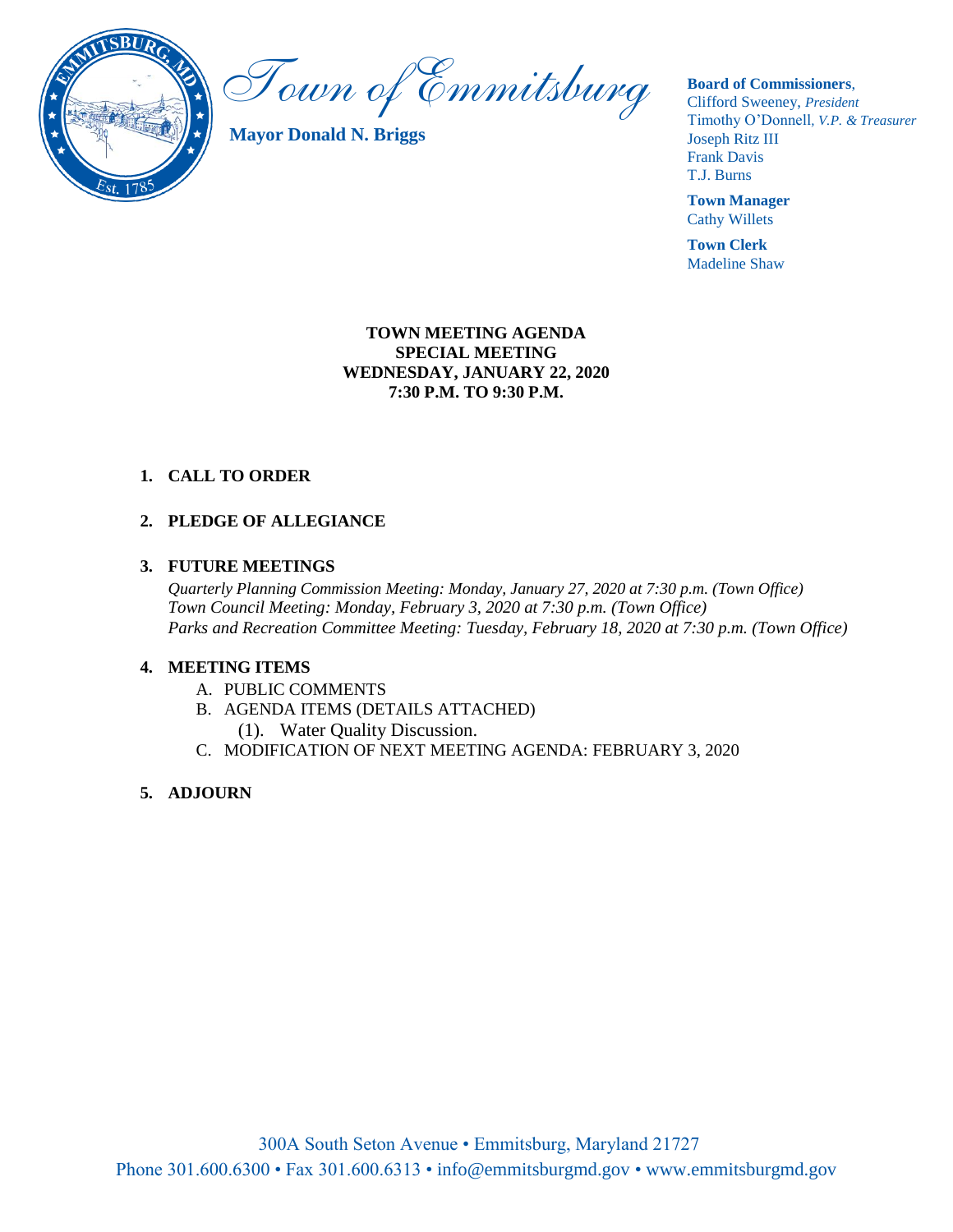# **A. PUBLIC COMMENTS**

# **B. AGENDA ITEMS:**

# **AGENDA ITEM #1. Water Quality Discussion:** Presentation at meeting by town staff and Board of Commissioners.